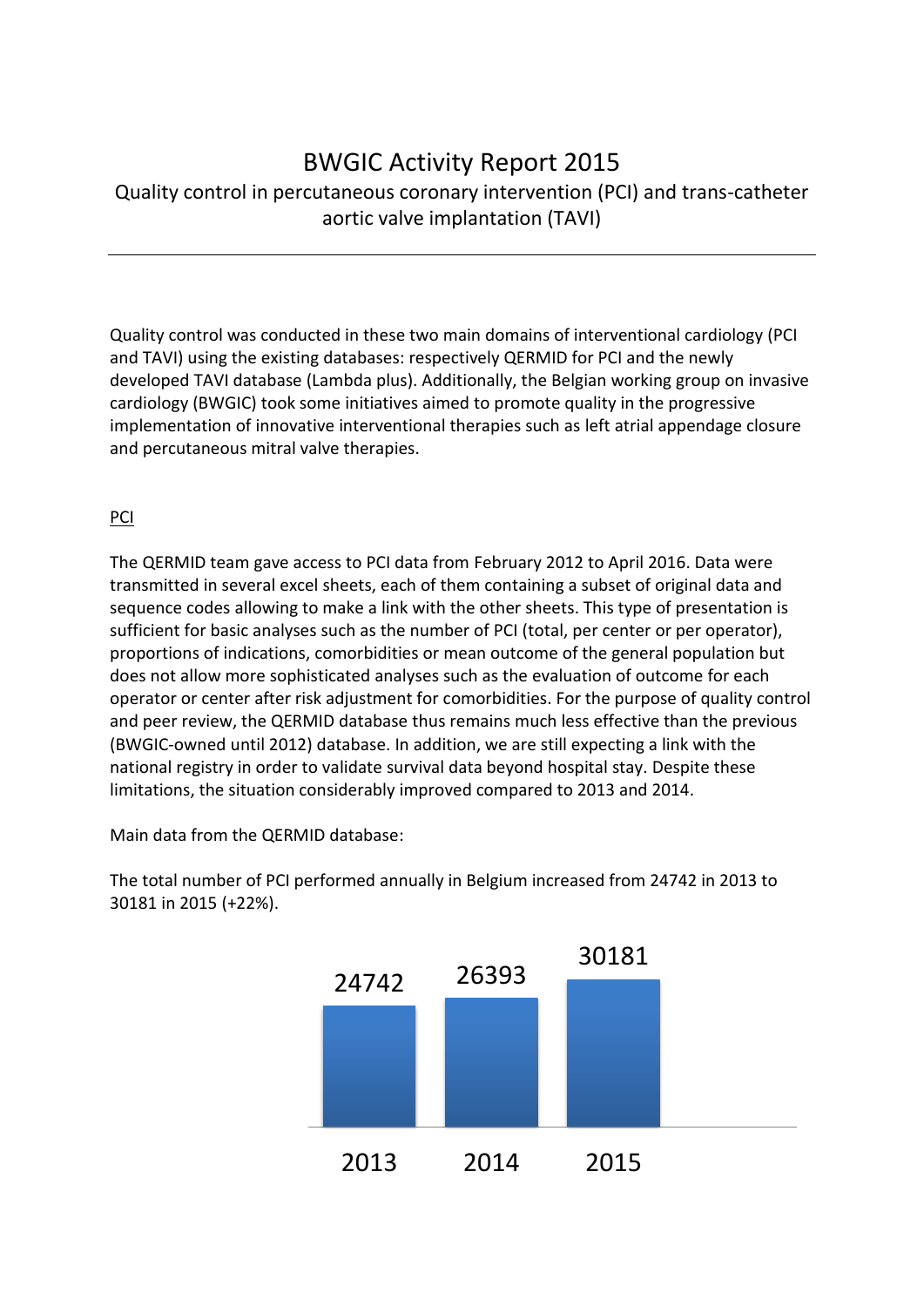Based on reported indication, this increase was mainly related to acute coronary syndromes; PCI for stable angina increase by only 9% while direct PCI for STEMI increased by 49% from 2013 to 2015. Other indications related to acute coronary syndromes (STEMI late, STEMI rescue and NSTEMI increased by 30-35%). Since the number of STEMI is unlikely to have increased in such a proportion and considering the fact that direct PCI was already the preferred method of revascularization for STEMI in Belgium, this 49% increase requires further analysis: it could reflect a shift from thrombolysis to direct PCI (with an almost complete disappearance of thrombolysis) but also an inappropriate use of this definition.

|                    |        |           |                        |                        |                    |                                           |                     | when re-intervention               |        |                           |
|--------------------|--------|-----------|------------------------|------------------------|--------------------|-------------------------------------------|---------------------|------------------------------------|--------|---------------------------|
|                    | Total  | Stable AP | <b>STEMI</b><br>direct | <b>STEMI</b><br>rescue | STEMI late<br>>12h | <b>NSTEMI</b><br>« urgent »<br>$<$ 24 $h$ | Emergent<br>PCI UAP | Complication<br>of previous<br>PCI | Staged | Recurrence<br>of ischemia |
| 2013               | 24742  | 13613     | 3668                   | 115                    | 415                | 1908                                      | 1877                | 75                                 | 172    | 1877                      |
| 2014               | 26393  | 14247     | 4012                   | 102                    | 481                | 2111                                      | 1767                | 60                                 | 223    | 1767                      |
| 2015               | 30181  | 14816     | 5469                   | 155                    | 550                | 2480                                      | 1866                | 61                                 | 337    | 1866                      |
| 2013<br>to<br>2015 | $+22%$ | $+9%$     | $+49%$                 | $+35%$                 | +33%               | $+30%$                                    | $-1%$               | $-19%$                             | +96%   | $-1%$                     |
|                    |        |           |                        |                        |                    |                                           |                     |                                    |        |                           |

## Indication for PCI

The increase in the number of PCI was associated with the increase in the number of PCI centers and of operators. Comparison of the individual workload per operator from 2013 to 2015 shows that about half of PCI operators perform annually less than 100 PCI (accounting for <20% of the total number of PCI) and that more than 50% of PCI are done by operators performing >200 PCI/year. Proportions remain similar from 2013 to 2015 despite an increase in absolute values.

Some operators report an unusually high volume of procedures per year, suggesting that identification of the first operator is not always 100% correct.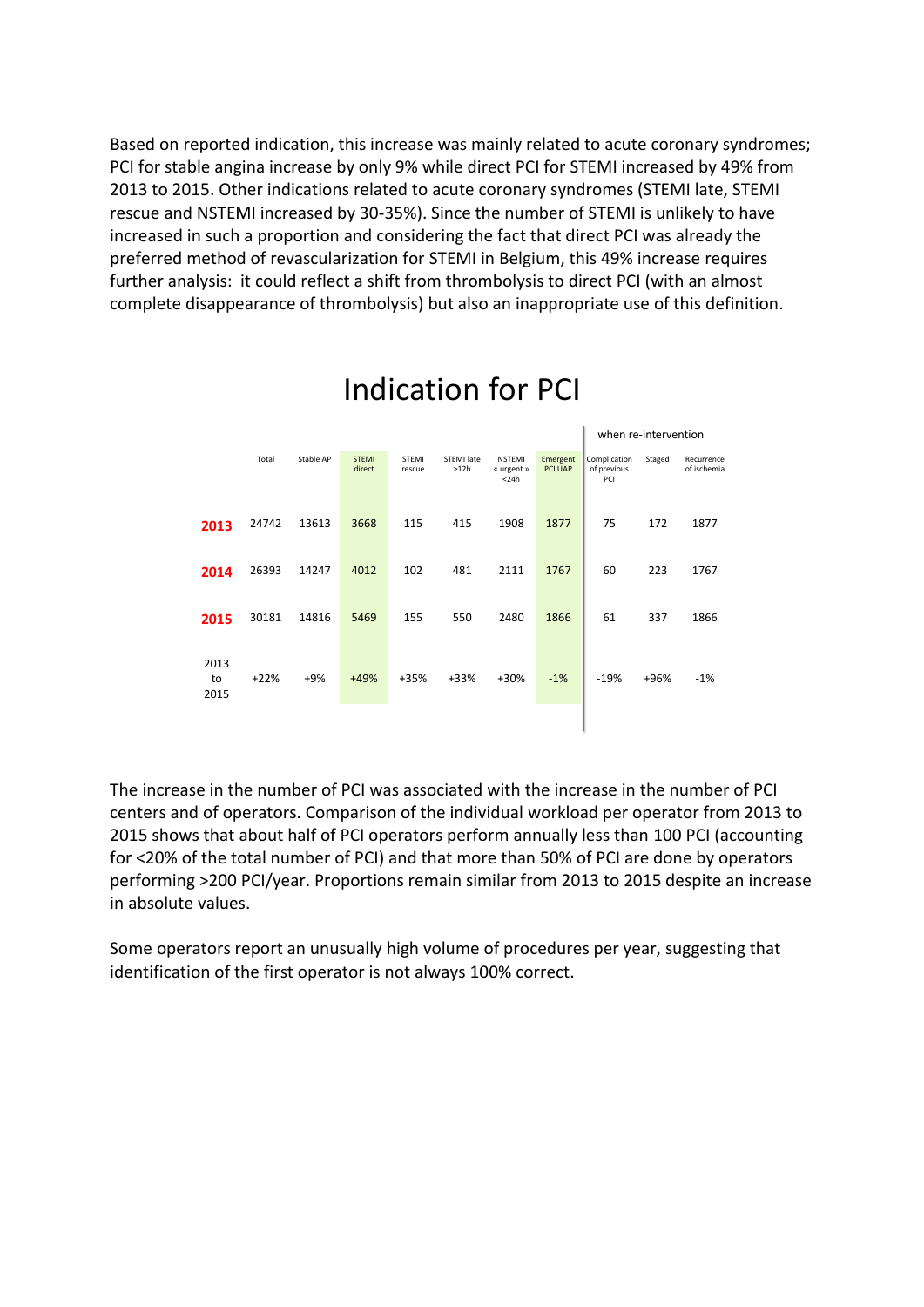

# PCI/(first) operator 2015



Among other meaningful data extracted from the QERMID database, the proportion of radial access for PCI gradually increases (overcrossing the proportion of femoral access in 2014), the use of DES is dominant (65% DES vs 29% BMS) in accordance with the guidelines and despite a limitative reimbursement and the hospital mortality is constant at 2.2%.